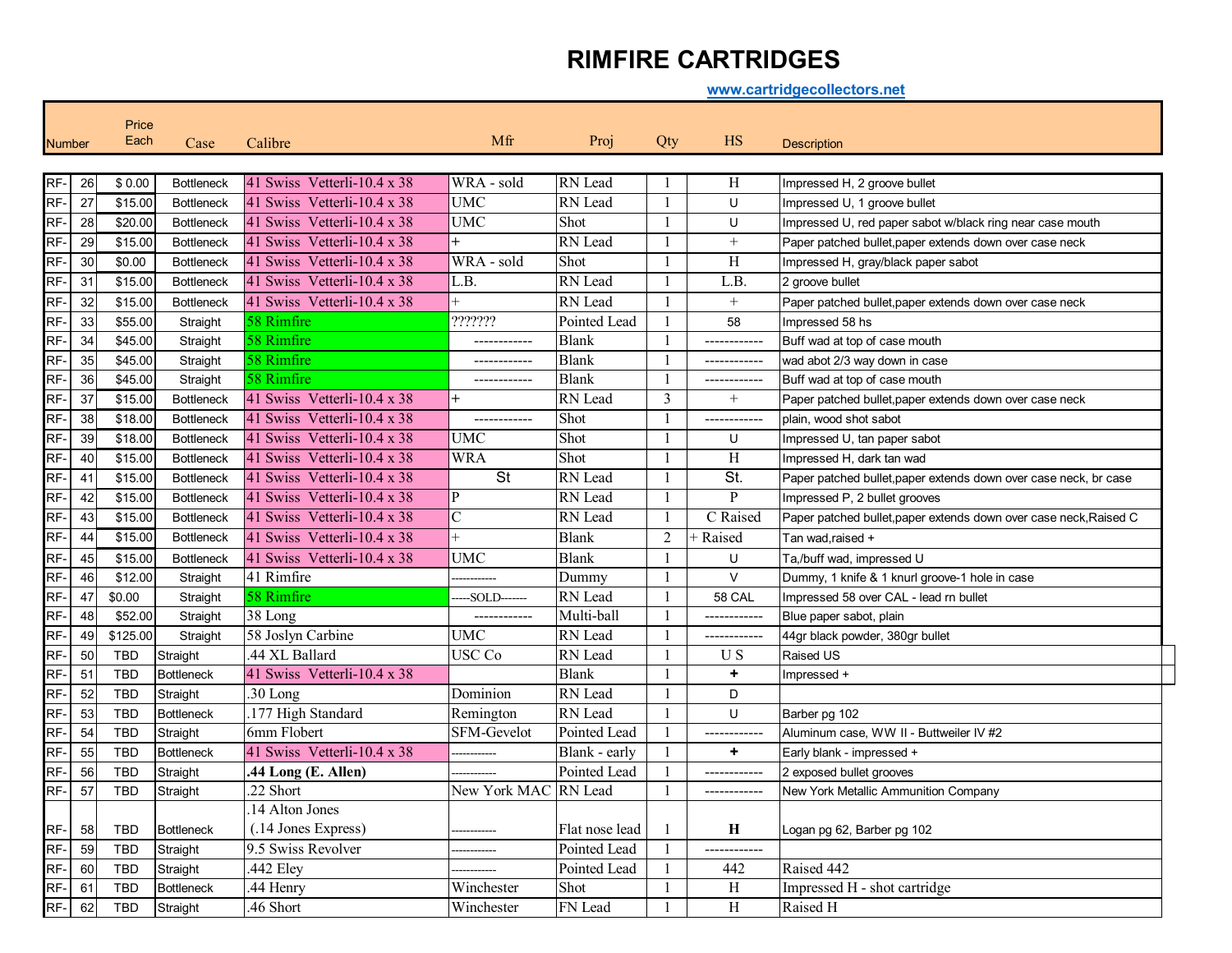| Price         |         |            |          |                               |             |              |                |               |                                         |
|---------------|---------|------------|----------|-------------------------------|-------------|--------------|----------------|---------------|-----------------------------------------|
| <b>Number</b> |         | Each       | Case     | Calibre                       | Mfr         | Proj         | Qty            | <b>HS</b>     | <b>Description</b>                      |
| RF-           | 63      | TBD        | Straight | .44 XL (46-57-305)            | <b>UMC</b>  | FN Lead      |                | -----------   |                                         |
| RF-           | 64      | TBD        | Straight | .41 Long                      | USC Co      | RN Lead      |                | $\mathbf U$ S | <b>Raised US</b>                        |
| RF-           | 65      | <b>TBD</b> | Straight | .41 Long                      | USC Co      | RN Lead      |                | U S           | Raised US                               |
| RF-           | 66      | TBD        | Straight | .35 Allen                     |             | Pointed Lead |                | ----------    |                                         |
| RF-           | 67      | <b>TBD</b> | Straight | .32 Short                     |             | <b>Blank</b> |                |               | Impressed, red top wad                  |
| RF-           | 68      | <b>TBD</b> | Straight | 10.4mm Swiss Revolver         |             | RN Lead      |                |               |                                         |
| RF-           | 69      | <b>TBD</b> | Straight | 17 Rimfire - Experimental     | CCI         |              |                | $\mathbf C$   |                                         |
| RF-           | 70      | <b>TBD</b> | Straight | 12.17x44 Norwegian Remington  | ----------- | RN Lead      |                |               | 360gr-for M/1867 rolling-block rifle    |
| RF-           | 71      | <b>TBD</b> | Straight | 10.4 Swiss Long - Helmet Test |             | RN Lead      |                | ٠             | Helmet test - impressed +, 193gr        |
| RF-           | 72      | <b>TBD</b> | Straight | .38 Long                      | ----------  | RN Lead      |                | A             | Raised A                                |
| RF-           | 73      | <b>TBD</b> | Straight | .38 Short                     |             | RN Lead      |                |               | 1 groove bullet                         |
| RF-           | 74      | <b>TBD</b> | Straight | .38 Short                     | Winchester  | RN Lead      |                | H             | Impressed H, 2 groove bullet            |
| RF-           | 75      | <b>TBD</b> | Straight | .32 Long                      | Winchester  | RN Lead      | $\overline{2}$ | H             | Impressed H, 2 groove bullet            |
| RF-           | 76      | <b>TBD</b> | Straight | .32 Long                      | Remington   | RN Lead      |                | U             | Impressed U, 3 grv bullet               |
| RF-           | 77      | <b>TBD</b> | Straight | .32 Long                      |             | RN Lead      |                |               | 2 groove bullet                         |
| RF-           | 78      | <b>TBD</b> | Straight | .42 F & W (E. Allen)          |             | Pointed Lead |                |               | Forehand & Wadsworth                    |
| RF-           | 79      | <b>TBD</b> | Straight | .42 F & W                     | USC Co      | Pointed Lead |                | U S           | Raised US, Forehand & Wadsworth         |
| RF-           | 80      | <b>TBD</b> | Straight | 42 F & W                      |             | Pointed Lead |                |               | Forehand & Wadsworth                    |
| RF-           | 81      | <b>TBD</b> | Straight | .46 Short                     | Phoenix     | RN Lead      |                |               | Phoenix                                 |
| RF-           | 82      | <b>TBD</b> | Straight | .44 Henry, Pointed            | USC Co      | Pointed Lead |                | U S           | Raised US, long case                    |
| RF-           | 83      | <b>TBD</b> | Straight | .46 Long                      | Winchester  | RN Lead      |                | H             | Impressed H                             |
| RF-           | 84      | <b>TBD</b> | Straight | .46 Long                      | Winchester  | RN Lead      |                | H             | Raised H                                |
| RF-           | 85      | <b>TBD</b> | Straight | .46 Carbine                   | CTM CO      | RN Lead      |                | C.T.M.CO.     | 2 groove bullet                         |
| RF-           | 86      | <b>TBD</b> | Straight | .46 Carbine                   | ----------  | RN Lead      |                |               | 2 groove bullet                         |
| RF-           | 87      | <b>TBD</b> | Straight | .46 Carbine                   |             | RN Lead      |                |               | 2 groove bullet, 2 ticks on case bottom |
| RF-           | 88      | <b>TBD</b> | Straight | .46 Carbine                   | Phoenix     | RN Lead      |                |               | Phoenix                                 |
| RF-           | 89      | TBD        | Straight | .46 Carbine                   | Winchester  | RN Lead      |                | H             | Raised H                                |
| RF-           | 90      | <b>TBD</b> | Straight | .46 Carbine                   | <b>UMC</b>  | RN Lead      |                | U             | Impressed U                             |
| RF-           | 91      | TBD        | Straight | .41 Short (derringer)         | Remington   | RN Lead      |                | U             | Impressed U                             |
| RF-           | 92      | <b>TBD</b> | Straight | .41 Short (derringer)         | Winchester  | RN Lead      | $\overline{c}$ | $\rm H$       | Impressed U                             |
| RF-           | 93      | <b>TBD</b> | Straight | .41 Short (derringer)         | Eley        | RN Lead      |                | ${\bf E}$     | Raised E, 2 grv bullet                  |
| RF-           | 94      | <b>TBD</b> | Straight | 44 Howard                     |             | Pointed Lead |                |               |                                         |
| RF-           | 95      | TBD        | Straight | .38 Long                      | Winchester  | RN Lead      |                | H             | Impressed H                             |
| RF-           | 96      | TBD        | Straight | .38 Long                      | Remington   | Pointed Lead |                | U             | Impressed U                             |
| RF-           | 97      | TBD        | Straight | 44 Henry, Flat                | <b>US</b>   | <b>Blank</b> |                | <b>US</b>     | Raised US                               |
| RF-           | 98      | TBD        | Straight | .44 Henry, Flat               | Winchester  | FN Lead      |                | $\rm H$       | Impressed H-long case                   |
| RF-           | 99      | <b>TBD</b> | Straight | .44 Henry, Flat               | US          | FN Lead      |                | <b>US</b>     | Raised US-long case                     |
|               | RF- 100 | TBD        | Straight | .44 Henry, Flat               | Winchester  | FN Lead      |                | $\rm H$       | Raised H, LONG CASE                     |
|               | RF- 101 | TBD        | Straight | .44 Henry, Flat               | <b>US</b>   | FN Lead      |                | <b>US</b>     | Impressed US-long case                  |
|               | RF-102  | TBD        | Straight | .44 Henry, Flat               | <b>US</b>   | FN Lead      |                | <b>US</b>     | Impressed US-long case                  |
|               | RF- 103 | TBD        | Straight | .44 Henry, Flat               | Dominion    | FN Lead      |                | ${\rm D}$     | Impressed D-long case                   |
|               | RF- 104 | TBD        | Straight | .44 Extra Long (44-46-218)    | Remington   | RN Lead      |                | ${\bf U}$     | Raised U                                |
|               | RF- 105 | TBD        | Straight | 44 Extra Long (44-46-218)     | ---------   | RN Lead      |                | ------        |                                         |